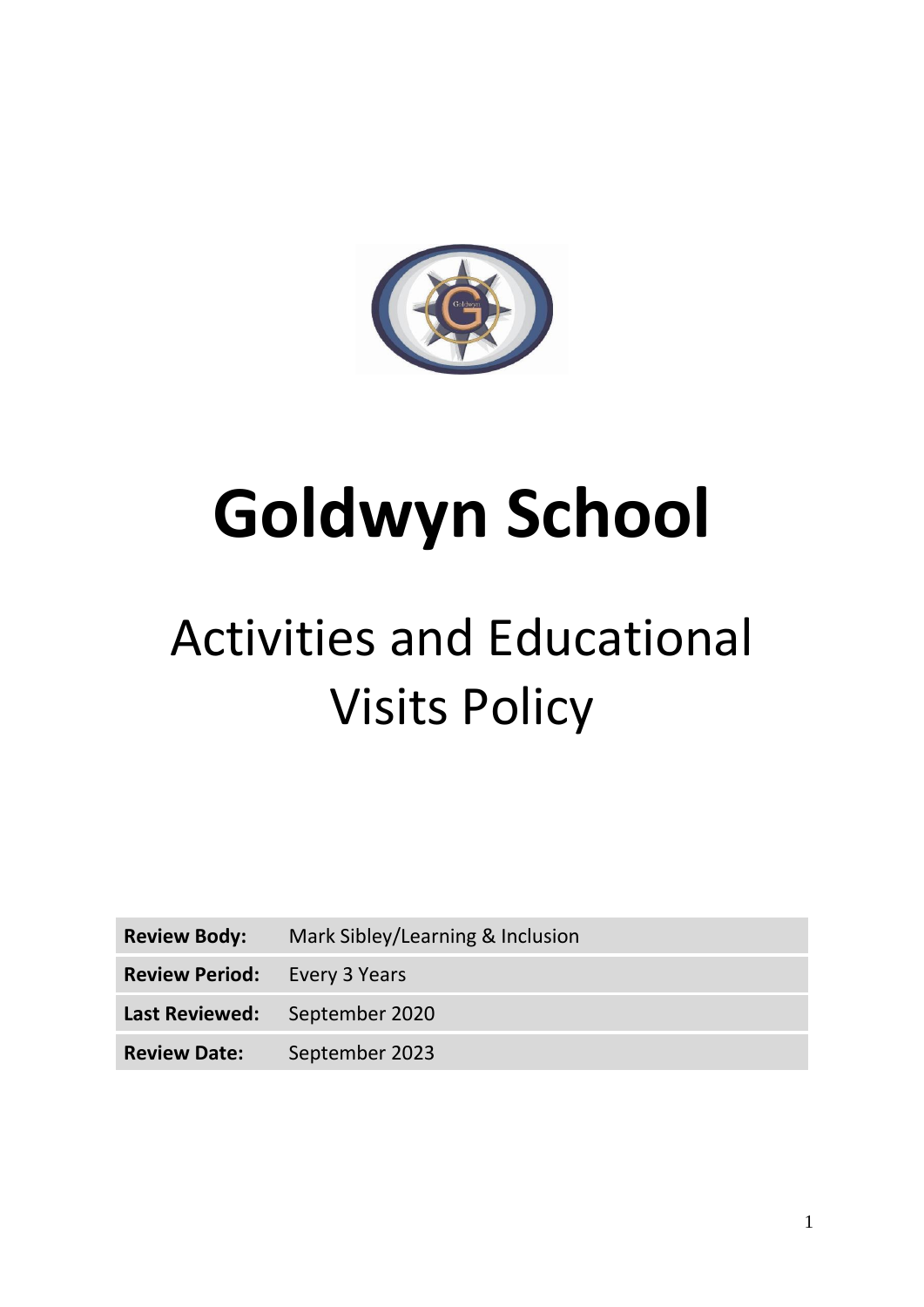*"It has long been acknowledged that students can derive a good deal of educational benefit from taking part in visits with their schools. In particular they have the opportunity to undergo experiences not available in the classroom. "Health and Safety of Students on Educational Visits – DfES 1998* 

*"Outdoor learning supports academic achievement, for example through fieldwork projects, as well as the development of 'soft' skills and social skills, particularly in hard to reach children. It can take place on school trips, on visits in the local community or in the school grounds. House of Commons Education and Skills Select Committee – February 2005* 

*Outdoor Education gives depth to the curriculum and makes an important contribution to*  students physical, personal and social education  $\frac{1}{2}$  Outdoor Education- Aspects of good *practice – OfSTED – Sept 2004* 

*Learning outside the classroom is about raising achievement through an organised, powerful approach to learning in which direct experience is of prime importance. This is not only about*  what we learn but importantly how and when we learn.<sup>*[1]*</sup> earning Outside the Classroom – *KCC - 2012*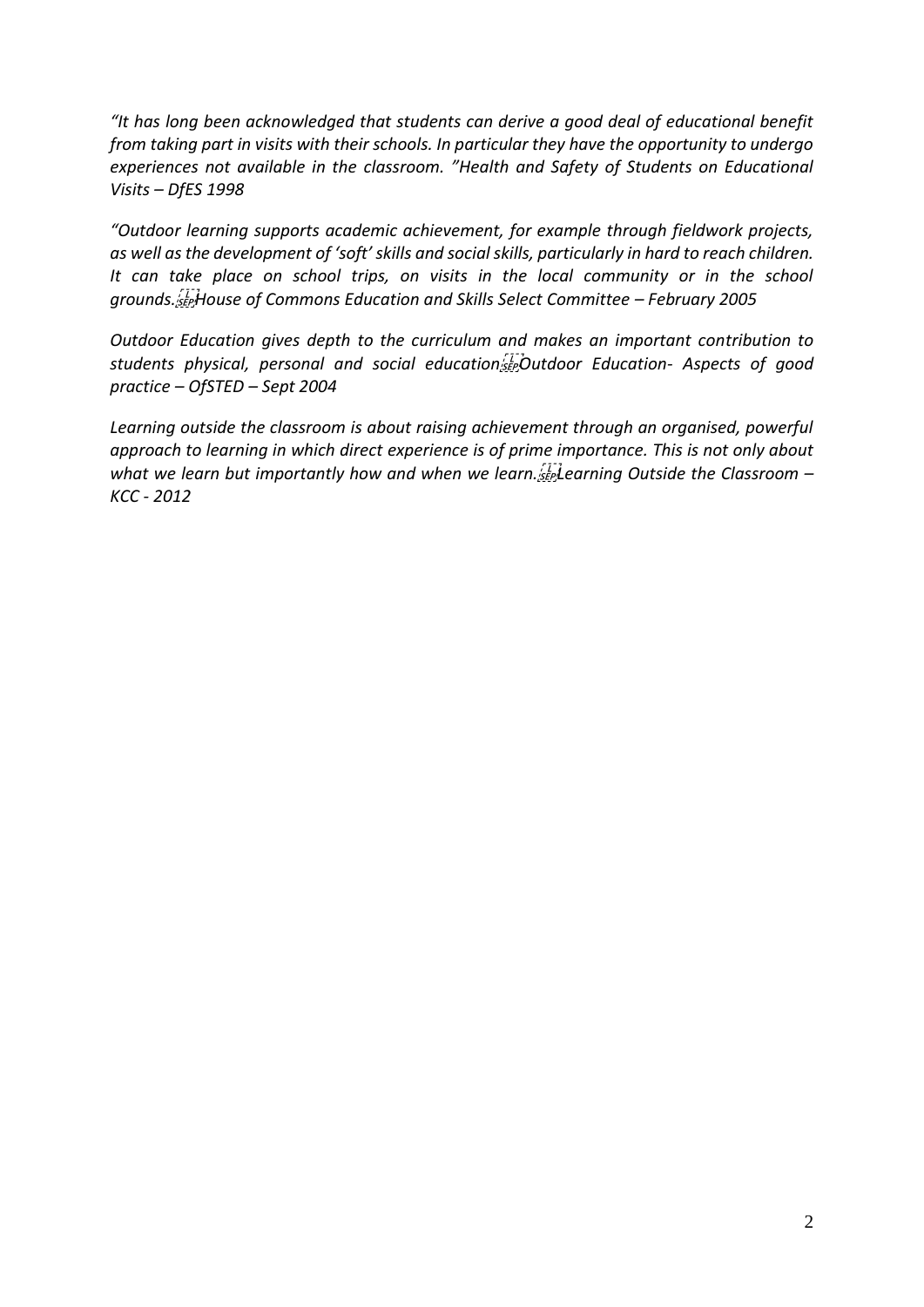#### **On site Activities and Student Led Learning:**

It is the responsibility of the members of staff concerned to organise the equipment required for the activities they intend to engage in. All equipment must be organised in advance, and be available for the start of the given activity. If there are any problems regarding equipment for leisure activities then staff should report this to either the Health & Safety Officer or a member of the SMT.

There are various factors to take into consideration when planning a 'structured activity', or when allowing students to engage in 'unstructured activities':

No activity may be engaged in by a member of staff unless s/he is qualified to supervise the activity. All proposed activities are to be submitted to the SMT, who may ask to see qualifications for specific activities. Staff must also be aware of the current safety regulations in relation to the activities they offer, and all safety regulations specific to the activity must be followed at all times

#### **Safety**

Any activity in which you are not satisfied that all students will be safe should not be undertaken. In addition to this there are various precautions that you should take before commencing any activity:

Make sure you know what the activity involves before you decide to engage in it. It may sound great on paper, but when you see it in action it may not seem as suitable.

Complete the risk assessment sheet having taken the following into account:

Check that you have all the equipment that you need for the activity, and that it all works. Mountain biking is great, for example, but only with helmets If 'safety 'equipment is not available then the activity does not take place.

Check the location you have in mind for the activity - Is it frosty? Is it too wet? Is the floor too slippery? Are there stones or broken glass? etc.

Check that all students are medically capable of taking part in the activity. You should always check the medical list.

Make sure that you are aware where the first aid equipment is, should you need it, and who are the qualified First Aiders.

Make sure that all equipment is locked away after the activity, especially equipment that could be misused, eg. Solvent glue, aerosols, scissors, knives, etc.

You must always make sure that every student has listened to safety instructions and that s/he understands them. If you have any doubt concerning the ability of any studen to understand the instructions, or his ability to carry them out, then he must not take part in the activity.

At the beginning of every activity the member of staff in charge, after checking the above, must be satisfied that s/he can undertake the activity with the student in the group and maintain efficient control at all times. If a member of staff feels this cannot be achieved, due to the nature of the group or the activity chosen, then the activity does not take place.

Music may be used as an accompaniment to an activity, but the volume and selection of music needs to be carefully monitored.

**The Group**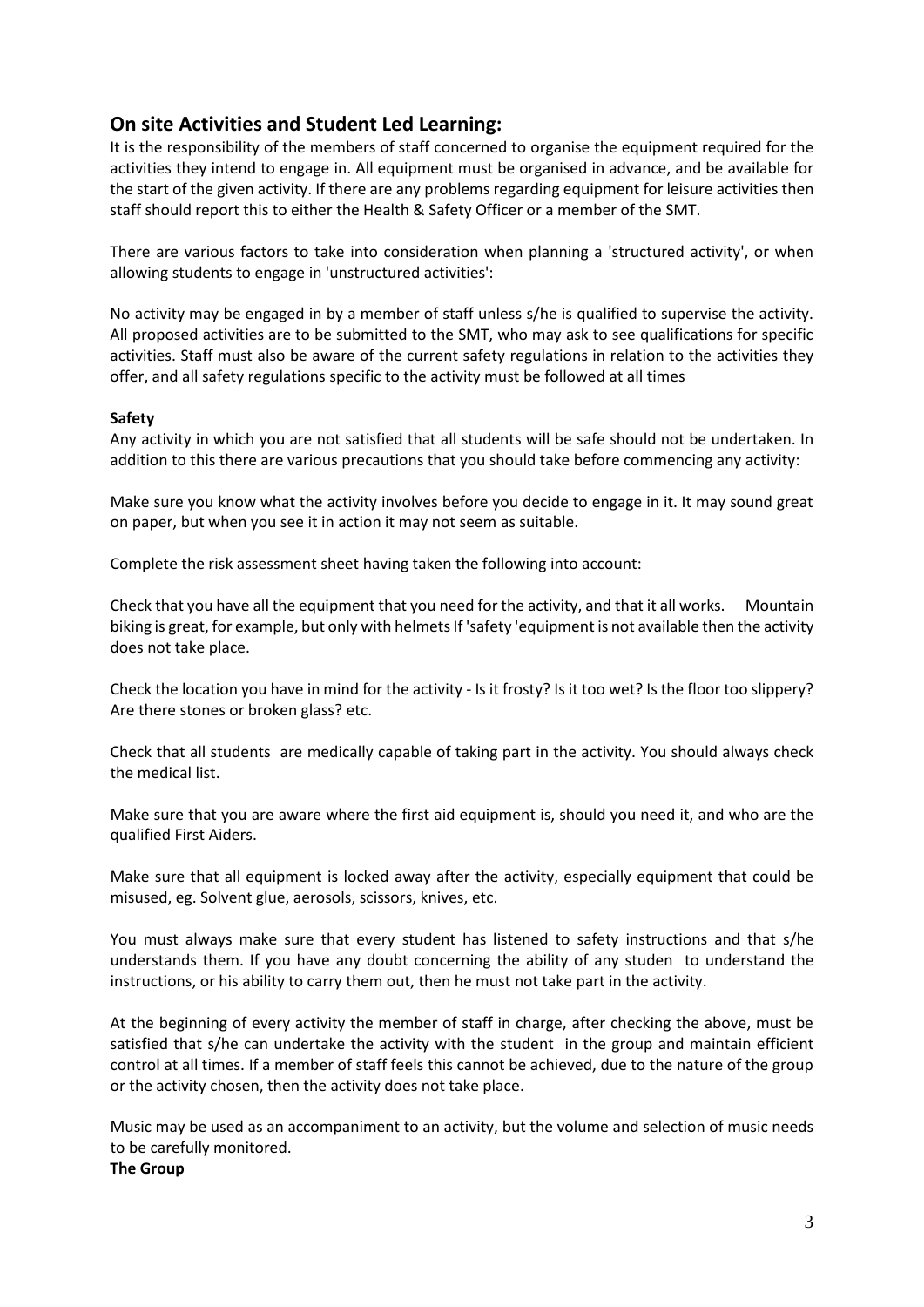There are various factors to consider in relation to activities:

- 1. The age of the student involved. Is the activity appropriate for their age group, or is it more suitable for younger or older student?
- 2. The age and size difference between the students. This may be very small, or it may be a gap of 5 years. Make sure the activity is appropriate for the range in the group.
- 3. The size of the group. Will the activity work with the number of students you have? While staff are encouraged to participate in activities it is to be remembered that the activity is for the student, not the staff. As a general guide, for every 3 students there should be one member of staff – more staff may be required depending upon the group and the activity planned and the individual student risk assessments.
- 4. The general ability of the group. The activity may seem appropriate for the age and size of the group, only to find out that none of them possess the ability to play the game. They will soon get bored, frustrated, annoyed, angry, etc and everything will break down.
- 5. The general 'emotional state' of the group. If they are 'high' they may need an activity to calm them down, they may be generally 'down' and need 'pepping up', they may need to 'let off steam', they may need time on their own as individuals away from each other. The important point being that you need to respond to the needs of the group and engage them in an activity that is appropriate at the time. Sometimes the activity that you had planned would go ahead as usual, with the boundaries reinforced and careful organisation of individuals. Sometimes you might have to start with a different activity and then move onto your main activity, or end your session with a specific activity. Occasionally you may have abandon your planned activity altogether.

#### **The Individual**

There are various factors to consider in relation to the 'individual', in both group and individual activities

- Students need to be involved in the planning and choice of leisure activity.
- Can the student generally cope with the activity he/she is about to engage in? Does s/he have sufficient skills (physical/intellectual/emotional) to make the activity a positive experience for him? If not can you offer the support needed?
- Will the student be able to cope within the group? Is it too large? Is it too small? Are there people s/he finds it difficult to get on with? What can you do to structure the situation to support? Perhaps specific responsibilities, pairing with another student, the physical placing during the activity, personal attention from you, giving an option to opt out at certain times, offering incentives, or simply reinforcing the structure?
- What is the present emotional state of the student? Does s/he appear to be more anxious or withdrawn than usual? Is s/he presenting behaviour that would lead you to believe that s/he was unsettled emotionally? Is s/he emotionally settled enough to take part in the proposed activity? Do you need to reinforce the structure? Do you need to talk on a 1 to 1? Do you need to employ any of the strategies above?
- Have you carried out a risk assessment on each student?
- There may be specific reasons why an individual should not engage in a certain activity. If a student is known to abuse solvents, for example, it is not appropriate to allow the use solvents if you know you cannot offer personal support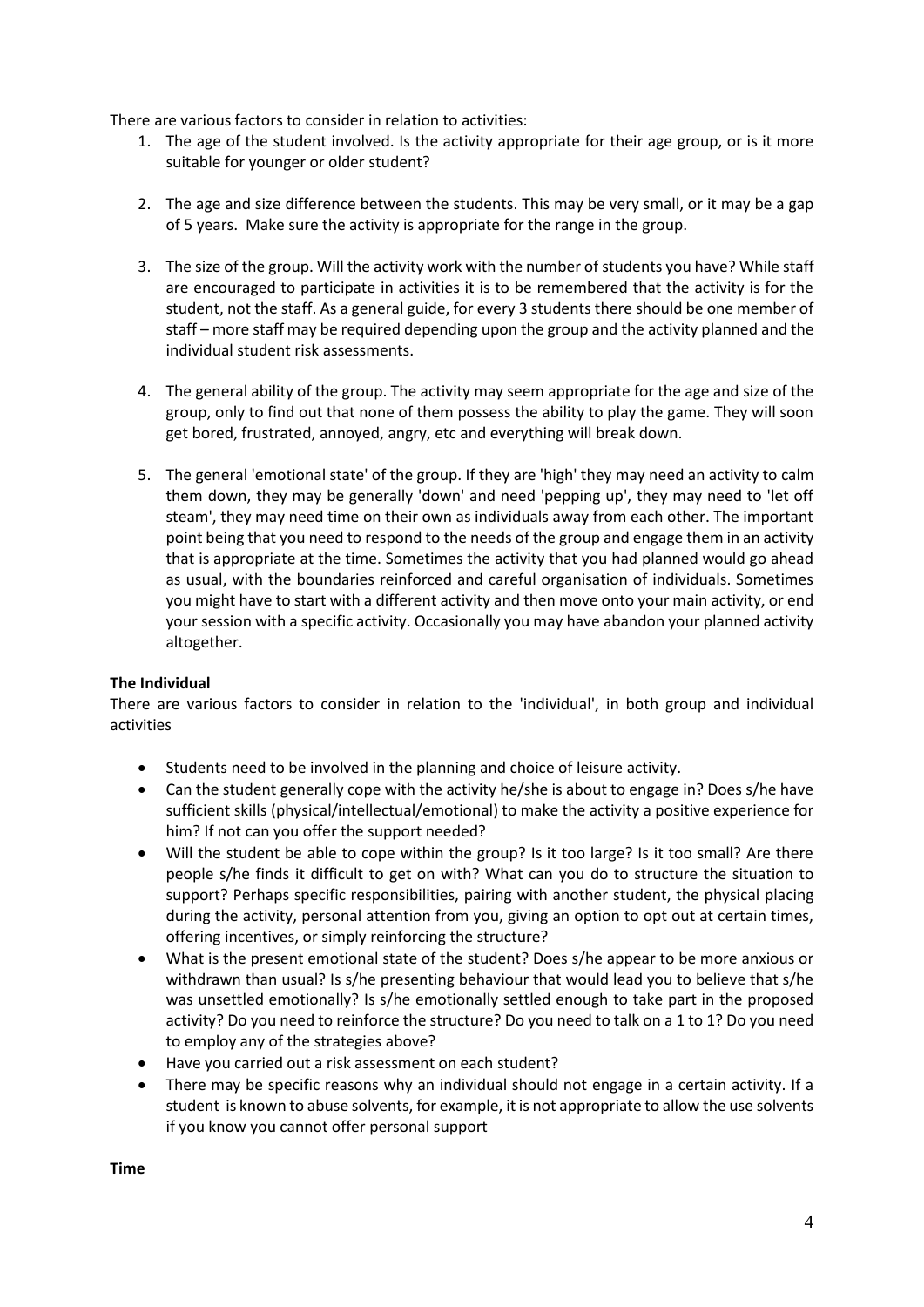- 1. How much time do you have? 15mins? 30mins? 1 hour? 2 hours?
- 2. Do you have enough time for the activity to be completed? Remember 'check' prior to changing and showering prior to check at the end of activities.
- 3. Does the activity need to be planned well in advance? Do you need specific equipment that needs to be booked, or only certain dates you can use?
- 4. Will the activity be concluded in one session, or will it extend over various weeks?
- 5. If you have too much time how will you fill in the remainder?

#### **The Purpose**

Activities can have many purposes:

- 1. To develop skills specific to the activity undertaken, eg. specific football skills.
- 2. The activity may be part of an award, and may have a purpose not only in itself but also as a part of an overall scheme or approach.
- 3. The activity may be used in order to develop skills that are not specific to the activity undertaken such as: self-awareness, social skills, decision making, listening, verbal/non-verbal communication, sharing, trust, responsibility, logical thinking, creativity, co-operation, motor skills, spatial awareness, observation, awareness of others, relationships, co-ordination, or numeracy.
- 4. The activity may be used to challenge, or change, attitudes, values or morals.
- 5. You may use an activity to assess a student's skill development in various areas against criteria laid down in the National Curriculum, or various award schemes.
- 6. The activities (individual or group) may be arranged so as to break down various defensive barriers an individual may have, and enable students to become more 'open' and receptive
- 7. The activity may be offered as a 'reward.

#### **NOTE**:

If any problems occur during the activity period they should be dealt with as quickly as possible. The activity may be stopped for an individual student (who then may sit and watch) or the activity could be stopped for the whole group (who then spend a period of time calming down). If such measures are taken then a member of the Senior Management Team should be informed at the appropriate time. If any staff feel any incident has not been dealt with sufficiently then they should ask a member of the Senior Management Team to deal with the situation straight away.

#### **Off Site Activities:**

External activities, including residential trips are organised in accordance with KCC policy and practice.

Staff are made fully aware of their responsibilities around insurance and health and safety issues, together with those activities which require specific training and experience.

Staff are trained in safety, leadership, first aid and procedures in emergency.

**Students may not participate in external activities unless written permission is obtained from parents/carers and a risk assessment has taken place. This includes relatively 'low-risk' activities such as shopping and visiting local amenities. It is essential that only the venues planned in advance are visited. If for any reason the venues are altered SMT must be informed prior to this happening and new consent from parents/carers obtained.**

All potentially high risk Off Site activities are vetted through KCC's EVOLVE system (Kent's Visits Notification and Approval System)

Procedure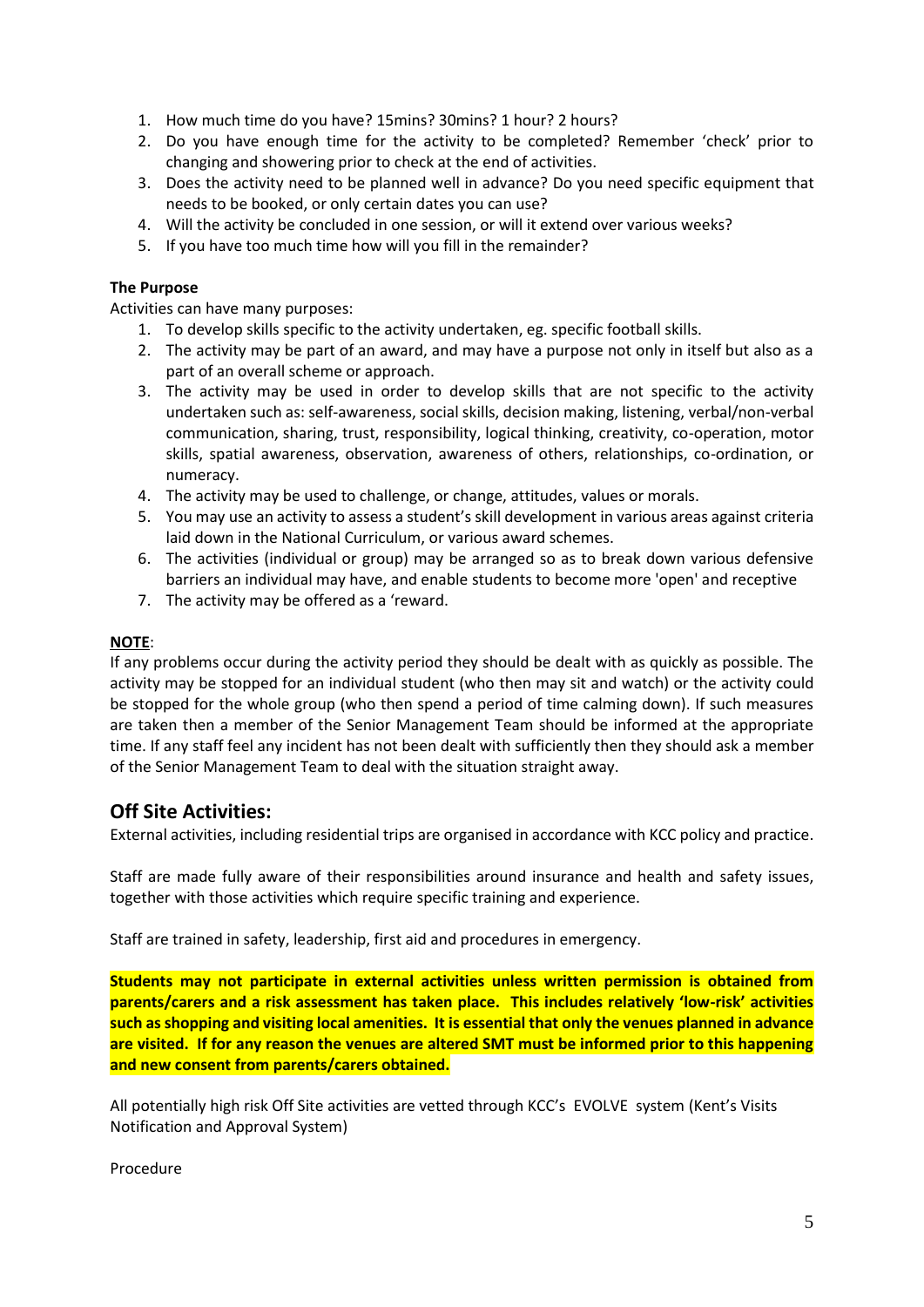- Proposed External Activity Form completed by visit leader.
- Insurance requirements checked.
- Form submitted to SMT for approval.
- On approval, form passed to office for financial processing.
- Vehicles booked
- Kitchen informed of food requirements
- Specific regulations regarding the activity considered. (Regulations regarding specific 'adventurous' activities are found on the Evolve site.)
- A **written** risk assessment must be made for every off-sight activity and/or residential trip that the student undertakes whilst at Goldwyn School. This assessment must be completed by the leader of the activity. The purpose of the risk assessment is:
	- Identify the risk
	- Calculate the severity
	- **E** If the severity is too high, decide on modification or controls necessary to reduce the risk to an acceptable level.
	- Record the controls or strategies necessary to maintain the risk level requires.
	- **.** This risk assessment must be made in conjunction with the standard risk assessment completed for each student, which is located in a file in the staff room.
- Staff to accompany group chosen.
- Staffing considerations noted for timetable changes
- Students chosen for the activity.
- Student individual risk assessments check and considered.
- Parental consent and medical information sought
- Final choice of participants made.
- Following activity, de-briefing with Head of Centre/School, evaluation form may need to be completed.
- All paperwork regarding the activity collated, filed and kept in the SMT/ Head of Centre/School or school office.
- **Staff leading and supervising the trip must meet with the Head of Centre/School and Centre Visits' co-ordinator at least one day before the trip to carry out a final check on accuracy and completion of information including updating any risk assessments, contacting parents/carers or the venue.**

#### **Procedures for Residential Trips**

**All residential trips will require Governor approval at least 6 weeks in advance. Dates are normally published annually and presented to the FGB prior to the new school year.**

As above with the addition that the information is filled out on the Evolve site informing the LA of any residential trips that are planned, and a complete file containing the following will be taken by the leader:

- Relevant information relating to Child Protection Issues
- First Aid Box contents requirements
- Special Considerations for Adventurous Activities
- Individual Activities:
	- Safety on the Water/Land
	- **■** Prevention/Treatment for Hypothermia
	- LA Regulations and Guidance
	- **Blank Risk Assessment Forms for each activity**
	- Activity Evaluation Forms
- Student Consent Forms
- **E** Student Medication Information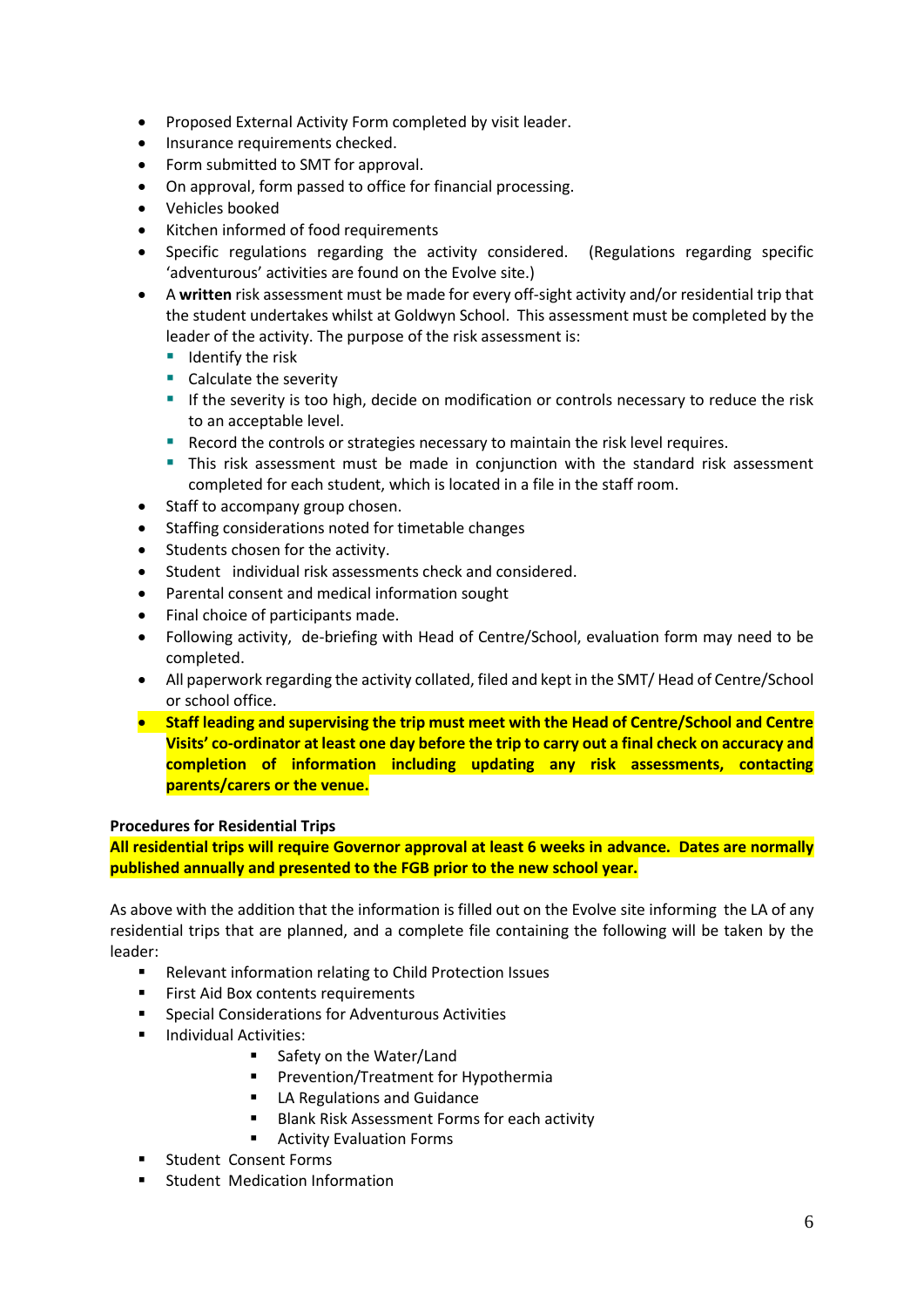- Student Individual De-escalating Techniques and Risk Assessments
- Emergency Procedures

Information packs should be provided to the parents/carers before the visit takes place. This should provide information about emergency procedures. Parents should be invited to attend a meeting at the centre where they can ask questions and risk assessments can be updated.

**Staff leading and supervising the trip must meet with the Head of Centre/School and Centre Visits' co-ordinator at least one day before the trip to carry out a final check on accuracy and completion of information including updating any risk assessments, contacting parents/carers or the venue.**

#### **Regular Timetabled Off-site activities**

In order to enhance students learning activities are often scheduled that take place outside the classroom and within the wider community. Short outings with Keyworking/mentoring staff can help build valuable trusting relationships between small groups of students and facilitate positive relationship building with key staff. These might be part of the informal Social Emotional development curriculum (SEAL) or as a part of a discreet subject area such as PSHE or Global dimensions. In the past students have been helped to feel part of their community by decorating the Christmas Tree in the local church, playing in the park, recycling school waste and shopping in the local supermarket.

These activities may be a 'one-off' or be part of a series of interventions. They are subject to the same risk assessments, medical information and parent/carer consents as large scale trips. There is however a separate form (on Page 10 of this policy) to be completed prior to the trip and signed off by the Head of Centre/School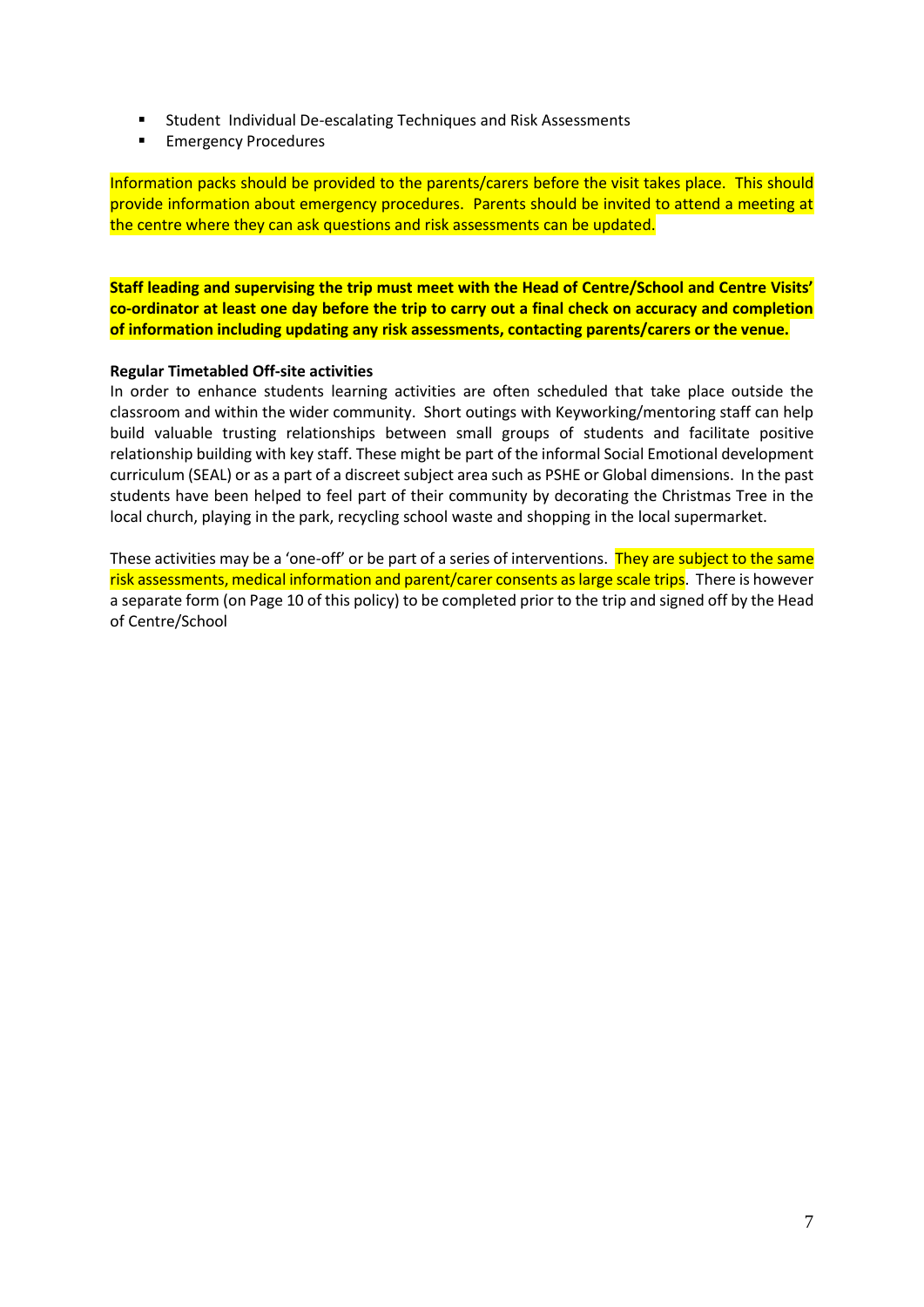#### **GOLDWYN SCHOOL**

#### **EXTERNAL VISIT/ACTIVITY**

| Date:            | Time of Departure: | Time of Return: | Entered in SMT Diary |
|------------------|--------------------|-----------------|----------------------|
| Purpose of Trip: |                    |                 |                      |
| Location:        |                    |                 |                      |

| <b>Name</b> | FSM? | <b>Unit/Class</b> | Individ RA? | Emergency        | Paid? | <b>Consent letter for</b> |
|-------------|------|-------------------|-------------|------------------|-------|---------------------------|
|             |      |                   |             | <b>Meds Form</b> |       | activity specified        |
|             |      |                   |             |                  |       |                           |
|             |      |                   |             |                  |       |                           |
|             |      |                   |             |                  |       |                           |
|             |      |                   |             |                  |       |                           |
|             |      |                   |             |                  |       |                           |
|             |      |                   |             |                  |       |                           |
|             |      |                   |             |                  |       |                           |
|             |      |                   |             |                  |       |                           |

| Parent/Carer Letter approved by SMT:<br>Y/N                                                                                                                                                  |                      |  |  |  |
|----------------------------------------------------------------------------------------------------------------------------------------------------------------------------------------------|----------------------|--|--|--|
| and sent?<br>Y/N                                                                                                                                                                             |                      |  |  |  |
| Names of Staff Involved:<br><b>Visit Leader:</b>                                                                                                                                             |                      |  |  |  |
| Lunch Arrangements:                                                                                                                                                                          | Kitchen informed Y/N |  |  |  |
| How many FSM?                                                                                                                                                                                | Booked Y/N           |  |  |  |
| <b>Special Arrangements:</b>                                                                                                                                                                 |                      |  |  |  |
|                                                                                                                                                                                              |                      |  |  |  |
| Clothing                                                                                                                                                                                     |                      |  |  |  |
| Mobile Phone required Y/N                                                                                                                                                                    | Booked Y/N           |  |  |  |
| Video Camera Y/N                                                                                                                                                                             | Booked Y/N           |  |  |  |
| Equipment                                                                                                                                                                                    |                      |  |  |  |
| Emergency Medical Consent forms Completed and packed?                                                                                                                                        | Y/N                  |  |  |  |
| Individual Risk Assessments Completed & Packed?                                                                                                                                              | Y/N                  |  |  |  |
| School Risk Assessments completed and packed                                                                                                                                                 | Y/N                  |  |  |  |
| EVO Risk Assessment required Y/N                                                                                                                                                             | Completed Y/N Date   |  |  |  |
| Travel arrangements in and out of School (vehicle required?)                                                                                                                                 | Trans Man. Aware?    |  |  |  |
|                                                                                                                                                                                              | Booked Y/N           |  |  |  |
|                                                                                                                                                                                              |                      |  |  |  |
| Cost:Per Adult:<br>Per Student<br>Total                                                                                                                                                      | Approved by SMT Y/N  |  |  |  |
| Finance Arranged:                                                                                                                                                                            | Y/N<br>Date          |  |  |  |
| Governors informed (residential visits)                                                                                                                                                      | Y/N<br>Date          |  |  |  |
| Confirmation of paperwork and risk assessments completed                                                                                                                                     |                      |  |  |  |
|                                                                                                                                                                                              |                      |  |  |  |
|                                                                                                                                                                                              |                      |  |  |  |
| Approved by Head of School -signature                                                                                                                                                        | Y/N<br>Date          |  |  |  |
| Approved by Pastoral Manager -signature                                                                                                                                                      | Y/N<br>Date          |  |  |  |
| Approved by Principal -signature                                                                                                                                                             | Y/N<br>Date          |  |  |  |
| Copies to:SMT □ Kitchen □Transport □EVO □ Office □                                                                                                                                           |                      |  |  |  |
| Please complete this form 4 weeks before visit or 7 weeks if EVOLVE required MONEY NEEDS TO BE ORDERED ONE WEEK BEFORE TRIP: All money must be paid into the office as they<br>are received. |                      |  |  |  |

If the details on this sheet need to change you must complete a new sheet for signing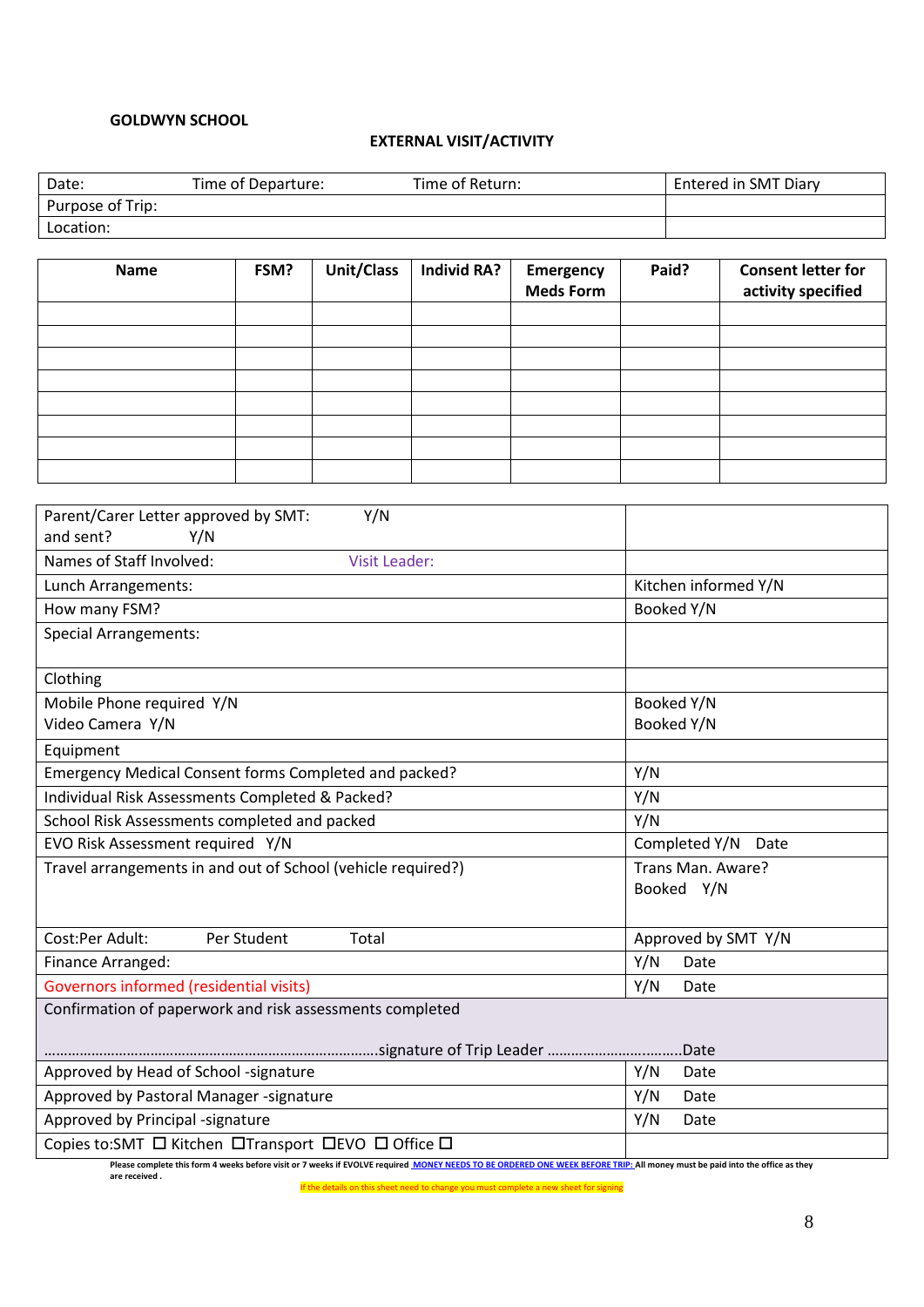#### **GOLDWYN SCHOOL**

#### **Regulated Timetabled off-site Social/Community Activities**

This form should be completed when planning a specific programme involving leaving the school site. It may be used for a one-off activity or for a block of activities over a number of weeks with the same group of students. Parent/carer consent must be obtained for each date.

**These activities need to be deemed very low risk by the Head of School/Centre Manager.** Students and staff must be signed out at reception

| Date(s):<br>Time of Return:<br>Time of Departure:               |                          |            |                   | <b>Entered in SMT Diary</b>                                      |                           |  |                                                                                      |  |
|-----------------------------------------------------------------|--------------------------|------------|-------------------|------------------------------------------------------------------|---------------------------|--|--------------------------------------------------------------------------------------|--|
| Programme Description: (Aims and programme plan)                |                          |            |                   |                                                                  |                           |  |                                                                                      |  |
| Venue(s):                                                       |                          |            |                   |                                                                  |                           |  |                                                                                      |  |
| Name                                                            | FSM?<br>If<br>applicable | Unit/Class | Individual<br>RA? | Emergency<br>Meds Form                                           | Paid?<br>If<br>applicable |  | Date Parent / carers<br>consent obtained.<br>This must also be<br>recorded on Crosby |  |
|                                                                 |                          |            |                   |                                                                  |                           |  |                                                                                      |  |
|                                                                 |                          |            |                   |                                                                  |                           |  |                                                                                      |  |
|                                                                 |                          |            |                   |                                                                  |                           |  |                                                                                      |  |
|                                                                 |                          |            |                   |                                                                  |                           |  |                                                                                      |  |
|                                                                 |                          |            |                   |                                                                  |                           |  |                                                                                      |  |
| Names of Staff Involved:                                        |                          |            |                   | <b>Visit Leader:</b>                                             |                           |  |                                                                                      |  |
| Lunch Arrangements:                                             |                          |            |                   | Kitchen informed Y / N / not applicable                          |                           |  |                                                                                      |  |
| How many FSM?                                                   |                          |            |                   | Booked Y/N/not applicable                                        |                           |  |                                                                                      |  |
| <b>Special Arrangements:</b>                                    |                          |            |                   |                                                                  |                           |  |                                                                                      |  |
| Clothing                                                        |                          |            |                   |                                                                  |                           |  |                                                                                      |  |
| Mobile Phone required Y/N<br>Video Camera Y/N                   |                          |            |                   | Booked Y / N / not applicable<br>Booked Y / N / not applicable   |                           |  |                                                                                      |  |
| Equipment required?                                             |                          |            |                   |                                                                  |                           |  |                                                                                      |  |
| Travel arrangements in and out of School (vehicle<br>required?) |                          |            |                   | <b>Transport Manager Aware?</b><br>Booked Y / N / not applicable |                           |  |                                                                                      |  |
| Cost:Per Adult:<br>Per Student:<br>Total                        |                          |            |                   | Approved by SMT Y/N                                              |                           |  |                                                                                      |  |
| Finance Arranged:                                               |                          |            | Y/N               | Date                                                             |                           |  |                                                                                      |  |
| Approved by HOS/Centre Manager:                                 |                          |            | Date              |                                                                  |                           |  |                                                                                      |  |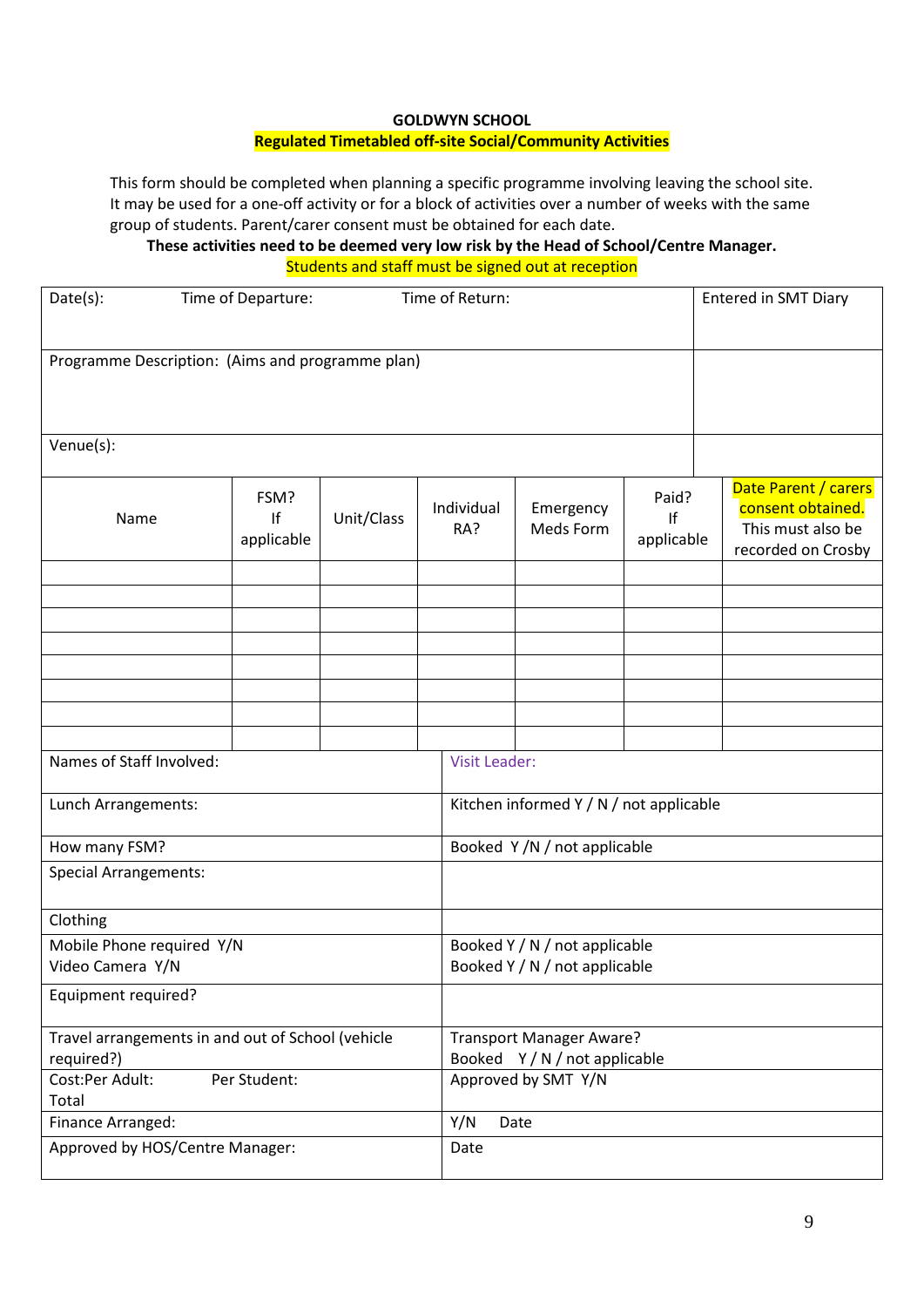# **Off Site Visit Evaluation form**

### **Location - Name Address Telephone No and Contact:**

## **Activity/ies offered:**

| Cost: Per Child                                               | Per Adult                                                   | <b>Group Reduction</b>            |  |  |  |  |
|---------------------------------------------------------------|-------------------------------------------------------------|-----------------------------------|--|--|--|--|
| Minibus/Car/Coach                                             | Time required (including journey)                           |                                   |  |  |  |  |
| Equipment provided First aid facilities?                      |                                                             |                                   |  |  |  |  |
| Nearest hospital                                              |                                                             | Ideal time of year?               |  |  |  |  |
| Refreshments available?                                       |                                                             | Toilet facilities?                |  |  |  |  |
| Experience of student with SEMH?                              |                                                             | Adequate supervision at location? |  |  |  |  |
| Uniformed personnel?                                          |                                                             | Insurance required?               |  |  |  |  |
|                                                               | Can senior student be left unsupervised at any time safely? |                                   |  |  |  |  |
| National curriculum relevance - key stage 3 / 4<br>sustained? |                                                             | Was the interest level            |  |  |  |  |
| What skill level was required?                                |                                                             | Pre-visit briefing of benefit?    |  |  |  |  |
| <b>Evaluation of trip</b><br>Aims and objectives:             |                                                             |                                   |  |  |  |  |
| Value for money?                                              |                                                             |                                   |  |  |  |  |
| Student' involved and their responses:                        |                                                             |                                   |  |  |  |  |
| Staff involved and their responses:                           |                                                             |                                   |  |  |  |  |
| Group Behaviour                                               |                                                             |                                   |  |  |  |  |
| Would you recommend a re-visit by the school?                 |                                                             |                                   |  |  |  |  |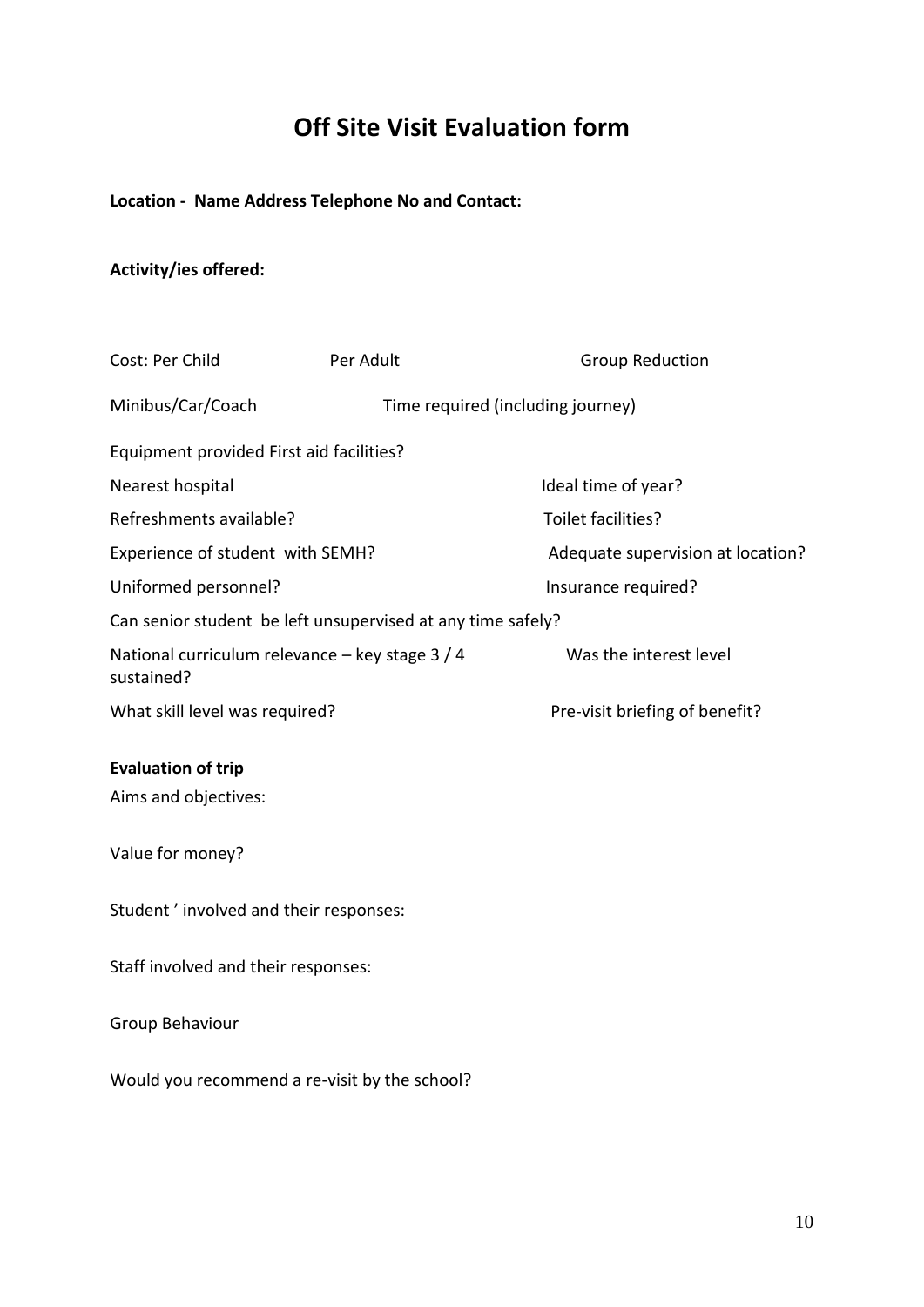#### **Initial Risk Assessment**

Proposed Activity:

What do I know about this activity/ environment ? Previous visits?

Student Group: Which Class? Age group?

What do I know about this group? Have they worked together before?

What are the main areas of risk? – due to particular students? Combinations of students?

How will sensory sensitivity issues (eg ASD) be managed eg Noise, Crowds, smells etc?

Do students require written itinerary/ instructions – shared in advance? With parents/carers?

How do I keep students from getting bored? restless? stressed?

Which staff will be required?

How will the staff be deployed to ensure maximum levels of supervision at all items? On the journey? During the activity?

Can I staff this activity adequately enough to manage the group tightly?

Please record any modifications/controls/strategies that you will employ to ensure the safe continuation of the activity.

Signed: Date: